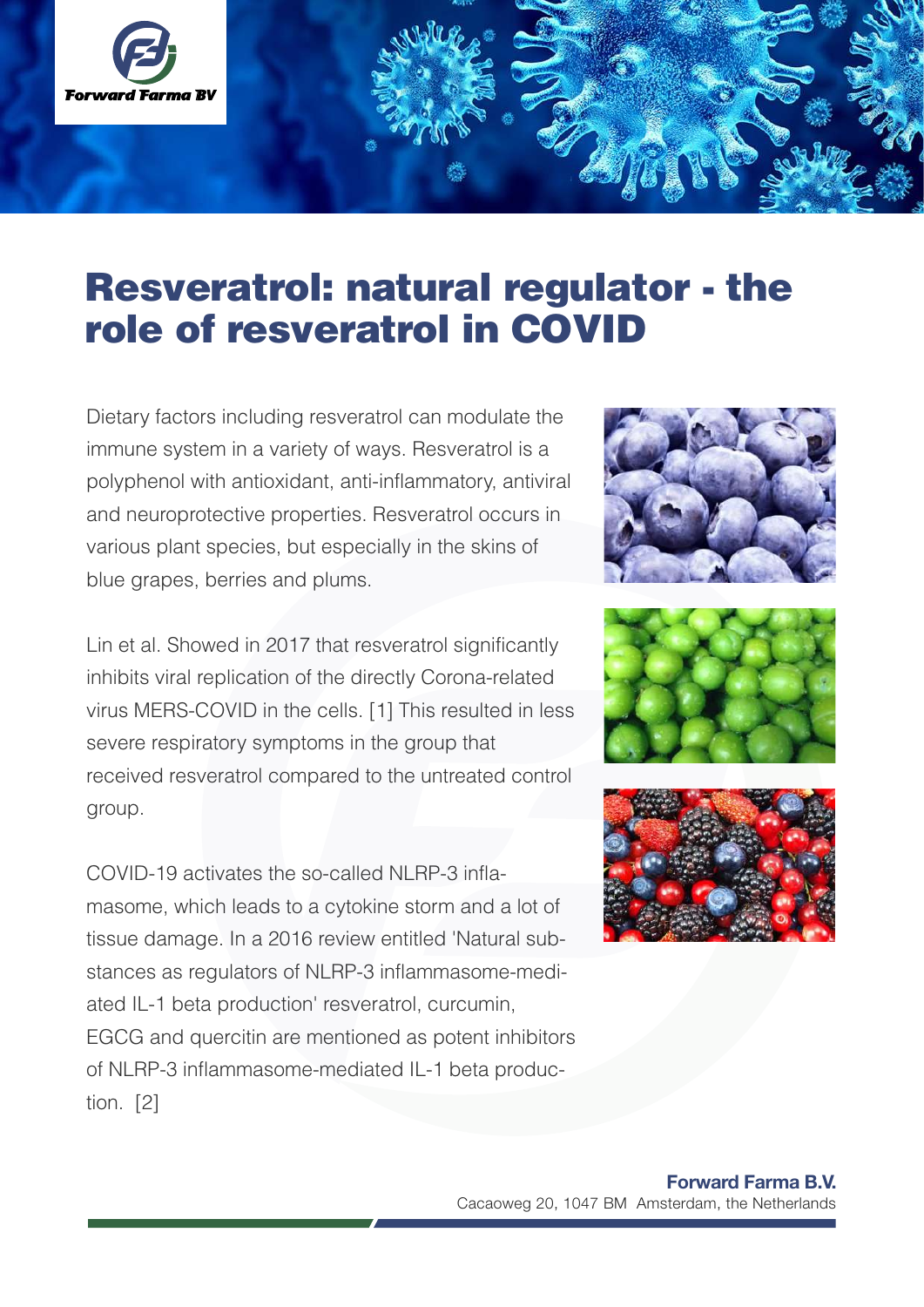

- Resveratrol is found in, among other things, blue grapes, blueberries and pistachios.

- In addition to modulating NLRP3, curcumin in turmeric may also have a COVID Main protease-inhibiting effect, slowing down the multiplication of the virus.

- ECGC in green tea modulates and the NLRP3 inflammasome possibly inhibits the COVID-19 Main protease.

- Quercitin is found in, for example, onions, red apples and citrus fruit. It has antiviral effects against RNA and DNA viruses, including influenza, the corona virus and herpes virus. It has anti-inflammatory effects and modulates several biochemical pathways associated with post-transcriptional modulators involved in the healing of the body after viral infection.

Querctin promotes inactivation and elimination of viruses and inhibits viral replication and NLRP-3 inflammasome. More research is needed into the effectiveness of quercitin in the COVID-19 virus specifically.

# Modulating action of nutrients

Various substances naturally occurring in food and herbs may have a modulating effect on the attachment, cell penetration and multiplication of the COVID-19 virus and inflammatory (cytokine) storms caused by the virus. This is due to their influence on the ACE-2 receptors, furin and COVID Main proteases and inflammasomes NI RP3.

Examples include luteolin, quercitin, curcumin, resveratrol, ECGC, glycyrrhizin, Andrographis paniculata and baicalin. Baicalin is also a polyphenol of the flavonoids group. More research is needed into the effectiveness and correct dosage of these substances to arrive at a natural, effective approach to the prevention and treatment of the COVID-19 virus.

[1] Lin SC, Ho CT, Chuo WH, et al. Effective inhibition of MERS-CoV infection by resveratrol. BMC Infect Dis 2017;17:144-54.

[2] Tyzsér J. and Benky S., Natural Compounds as Regulators of NLRP3 Inflammasome-Mediated IL-1 Production, Mediators of Inflammation, Volume 2016, Article ID 5460302, http://dx.doi.org/10.1155/2016/5460302

Source: https://www.natuurdietisten.nl/de-rol-van-resveratrol-bij-covid/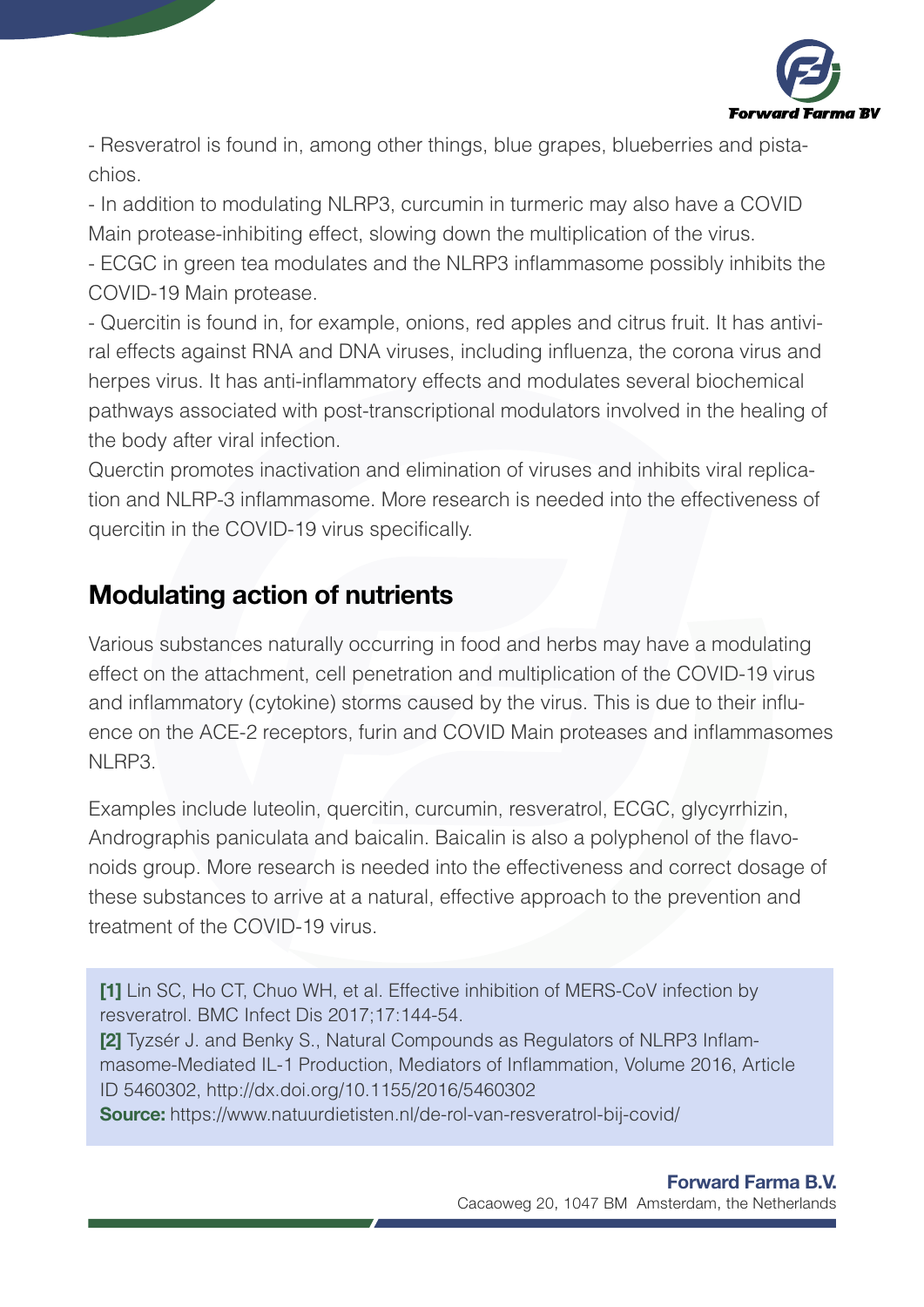

# Immune-boosting role of vitamins D, C, E, zinc, selenium and omega-3 fatty acids: promising protectors against covid-19

A number of nutrients such as vitamins A, C, D and E, the minerals zinc, selenium, magnesium and omega-3 fatty acids have been associated with improved outcomes to the defense against Covid-19:

# 1. Vitamin D

Vitamin D appears to be a promising protector against covid-19.

## 2. Anthocyanidins

Since anthocyanins can be found in almost all plant families, they are also found in many edible plants. The main sources of anthocyanins in our food are berries, such as blackcurrants, redcurrants, blackberries, blue grapes, blueberries, aronia berries, cranberries, elderberries, raspberries, as well as some vegetables, such as eggplant and avocado. Other important sources are oranges, elderberries, olives, red onions, figs, sweet potatoes, mangoes and red cabbage.

# 3. Polyphenols

Polyphenols are generally divided into lignans, coumarins, stilbenes, flavonoids, neoflavonoids, isoflavonoids, quinones, hydrolyzable and condensed tannins. These substances can disrupt the function of viruses. For example, the procyanidins in bilberry (vaccinium myrtillus) and cranberry (cranberry) inhibit the action of bacteria that cause infections. Various flavanols from green tea have also been shown to have an effect against viruses, so that drinking a large pot of high-quality green tea can have a resistance-increasing effect.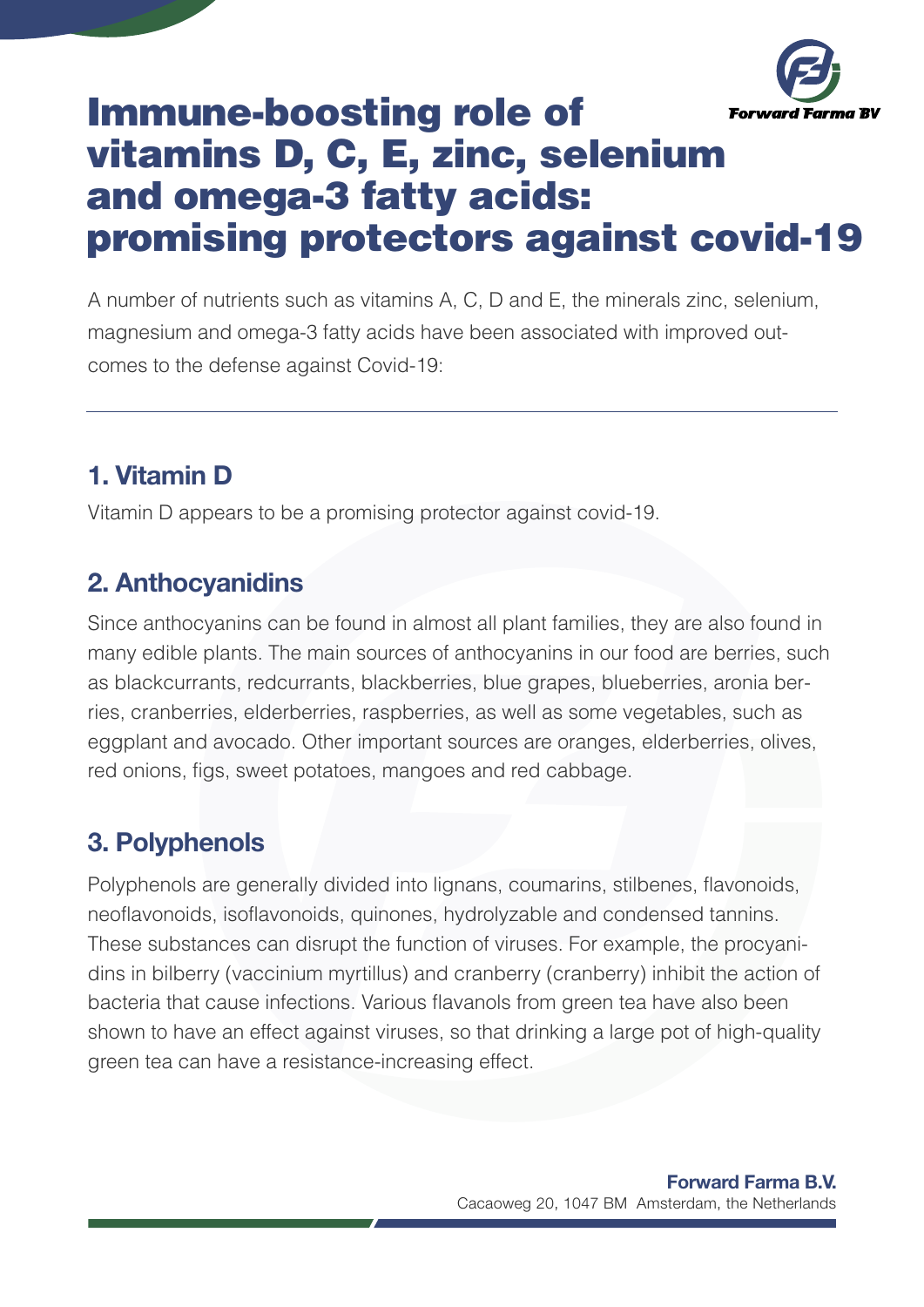

# 4. Zinc

Due to the lack of zinc reserves, too low a zinc intake with the diet can lead to (reversible) health problems such as fatigue and an increased (virus) infection sensitivity within a few weeks. A zinc deficiency also results in a reduced sense of taste and smell, which is often seen in COVID patients.

### 5. Selenium

Selenium is also a mineral essential for immunity. A group of researchers led by Margeret Rayman (University of Surrey, UK) has found a link between selenium status and COVID-19 in China. In selenium-poor areas, COVID-19 patients are less likely to recover than patients living in selenium-rich areas of China. Selenium sources are; meat, fish, eggs, Brazil nuts, broccoli, cabbage, garlic, mushrooms.

Source: https://www.sciencedirect.com/science/article/pii/S0378512220303467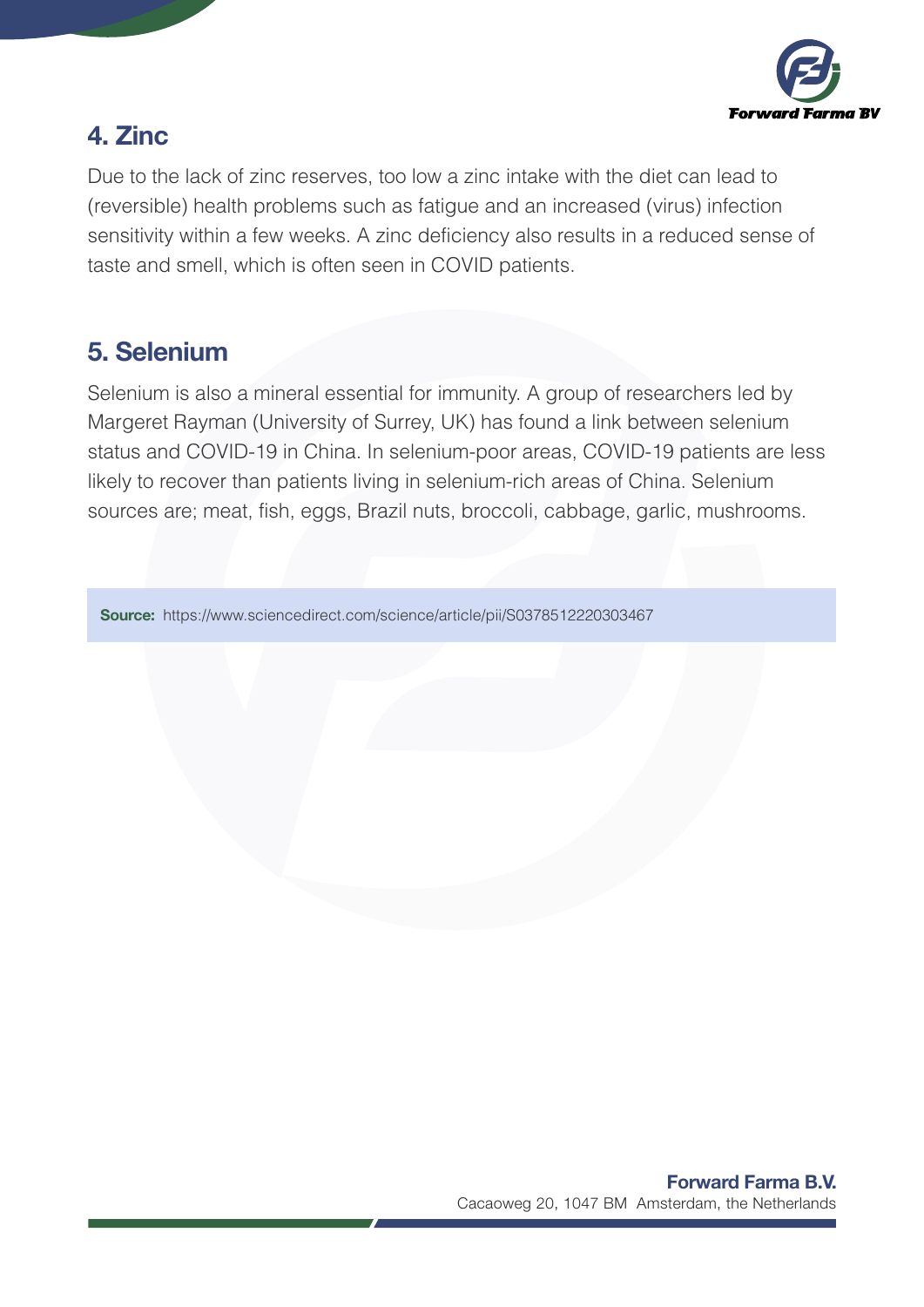### November Stocklist



| No. | <b>Product Name</b>                    | <b>Specification</b>         |
|-----|----------------------------------------|------------------------------|
|     | In the warehouse                       |                              |
| 01  | Apple pectin                           | $\sqrt{2}$                   |
| 02  | <b>Black Cohosh Extract</b>            | 10:1                         |
| 03  | <b>Black Pepper Extract 95%</b>        | 95%                          |
| 04  | <b>Boswellia Serrata Extract</b>       | 65%; Pale brown              |
| 05  | <b>Cordyceps Extract</b>               | 40% Polysaccharides          |
| 06  | <b>Cranberry Extract</b>               | 6%                           |
| 07  | DL-Phenylalanine                       | 99%                          |
| 08  | Echinacea Extract                      | 4% polyphenol                |
| 09  | Echinacea Extract                      | 4% Chicoric acid             |
| 10  | Gamma Oryzanol                         | 99%                          |
| 11  | Garcinia Cambogia Extract              | 60% HCA(Hydroxy Citric acid) |
| 12  | <b>Garlic Extract</b>                  | 10:1                         |
| 13  | Goji Extract                           | 50% polysaccharide           |
| 14  | <b>Green Tea Extract</b>               | 98% Total Tea Polyphenols    |
| 15  | Guarana Extract                        | 22% caffeine                 |
| 16  | <b>Haematococcus Pluvialis Extract</b> | 5% UV                        |
| 17  | <b>Hericium Erinaceus Extract</b>      | 30% Polysaccharide           |
| 18  | <b>Horse Chestnut Extract</b>          | 20% Sodium aescinate         |
| 19  | Inositol hexanicotinate                | 99%                          |
| 20  | Konjac Glucomannan                     | 95%                          |
| 21  | L-Carnosine                            | 99%                          |
| 22  | L-Glutamic Acid                        | 99%                          |
| 23  | Lycopene                               | 5% microcapsules             |
| 24  | Marigold Extract                       | Lutein 5%                    |
| 25  | Marigold Extract                       | Lutein 10%                   |
| 26  | Marigold Extract                       | Zeaxanthin 5%                |
| 27  | Marigold Extract                       | Zeaxanthin 10%               |
| 28  | Marigold Extract                       | Zeaxanthin 20%               |
| 29  | Methyl Sulfonyl Methane                | 99%                          |

 $\overline{J}$ 

#### Forward Farma B.V.

Ħ

Cacaoweg 20, 1047 BM Amsterdam, the Netherlands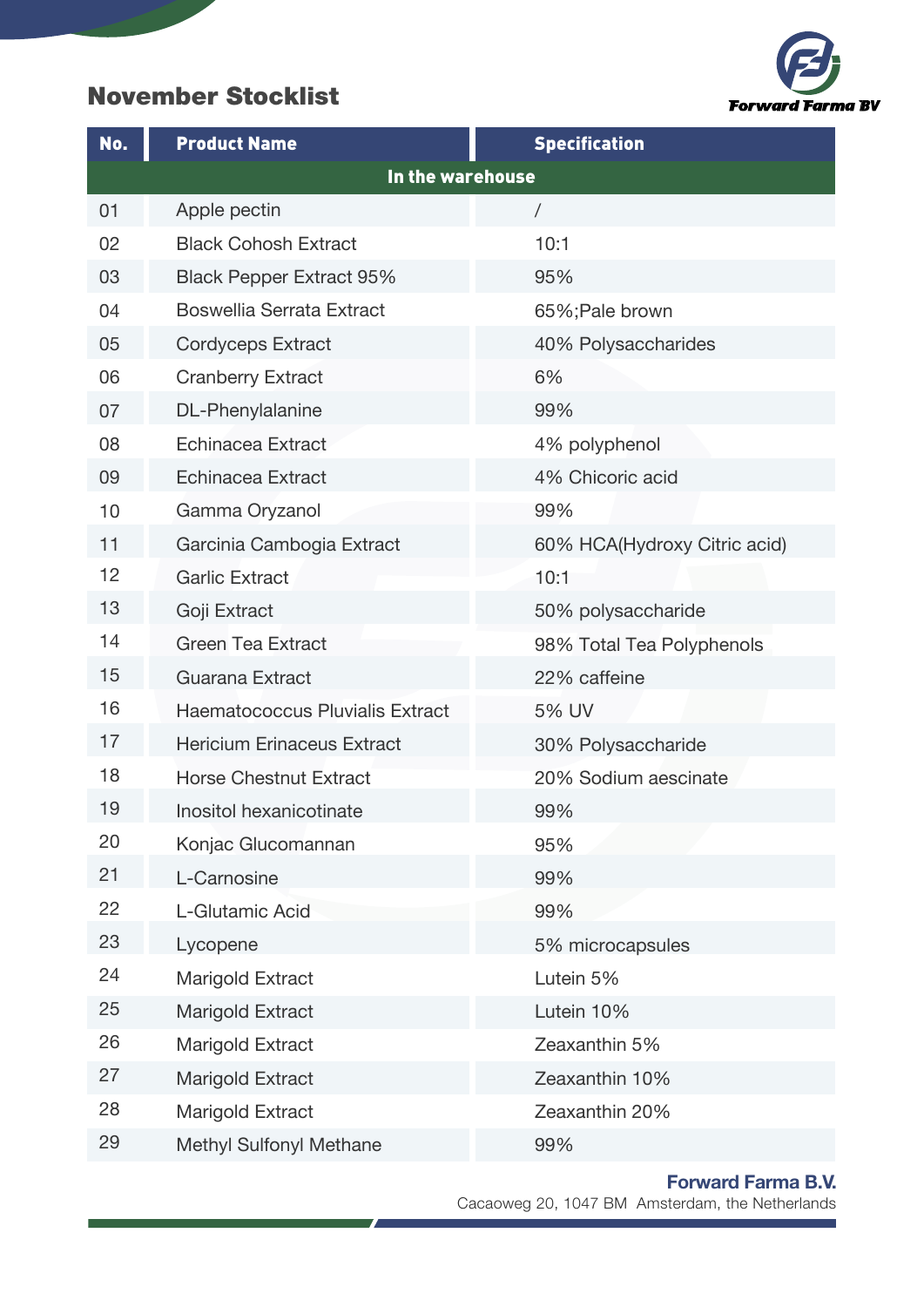### November Stocklist

| No. | <b>Product Name</b>                | <b>Specification</b>           |
|-----|------------------------------------|--------------------------------|
| 30  | N-Acetyl-L-Cysteine                | 99%                            |
| 31  | <b>Natto Extract</b>               | 20000FU/gram                   |
| 32  | <b>Natto Extract</b>               | 5000FU/G                       |
| 33  | <b>Natto Extract</b>               | 10000FU/G                      |
| 34  | <b>Natto Extract</b>               | 20000FU/G                      |
| 35  | <b>Nettle Extract</b>              | $\sqrt{2}$                     |
| 36  | Oat Extract                        | 70% Beta glucan                |
| 37  | <b>Olive Leaf Extract</b>          | 40% Oleuropein                 |
| 38  | Phosphatidylserine                 | 20%                            |
| 39  | <b>Pine Bark Extract</b>           | 95%                            |
| 40  | Polygonum Multiflorum Extract      | 5:01                           |
| 41  | Reishi Mushroom Extract            | 40% polysaccharide             |
| 42  | Rhodiola Rosea Extract             | 3%1%                           |
| 43  | Rose Hips Extract                  | $\sqrt{2}$                     |
| 44  | <b>Rosemary Extract</b>            | 5% Rosemary acid               |
| 45  | <b>Rosemary Extract</b>            | 10% Rosemary acid              |
| 46  | <b>Saw Palmetto Extract</b>        | 45% Fatty acid                 |
| 47  | <b>Saw Palmetto Extract</b>        | 25% Fatty acid                 |
| 48  | <b>Selenium Yeast</b>              | $0.2%$ se                      |
| 49  | <b>Shiitake Mushroom Extract</b>   | 20%                            |
| 50  | Sodium Hyaluronate                 | 92%                            |
| 51  | Sophora Japonica Extract           | Rutin 95% EP                   |
| 52  | Soybean Extract                    | 40% Isoflavons                 |
| 53  | <b>Stevia Extract</b>              | RA 98% Steviol Glycoside       |
| 54  | <b>Stevia Extract</b>              | 90% Steviol Glycoside          |
| 55  | <b>Tomato Extract</b>              | 10% microcapsules              |
| 56  | <b>Tribulus Terrestris Extract</b> | 40% Saponins                   |
| 57  | <b>Tribulus Terrestris Extract</b> | 90% Saponins                   |
| 58  | <b>Turmeric Extract</b>            | USP 95% Granular, Curcuminoids |
| 59  | <b>Turmeric Extract</b>            | 95% Granular, Curcuminoids     |
| 60  |                                    | <b>Forward Farma B.V.</b>      |

 $\overline{f}$ 

#### Forward Farma B.V.

Ť.

**Forward Farma BV** 

Cacaoweg 20, 1047 BM Amsterdam, the Netherlands